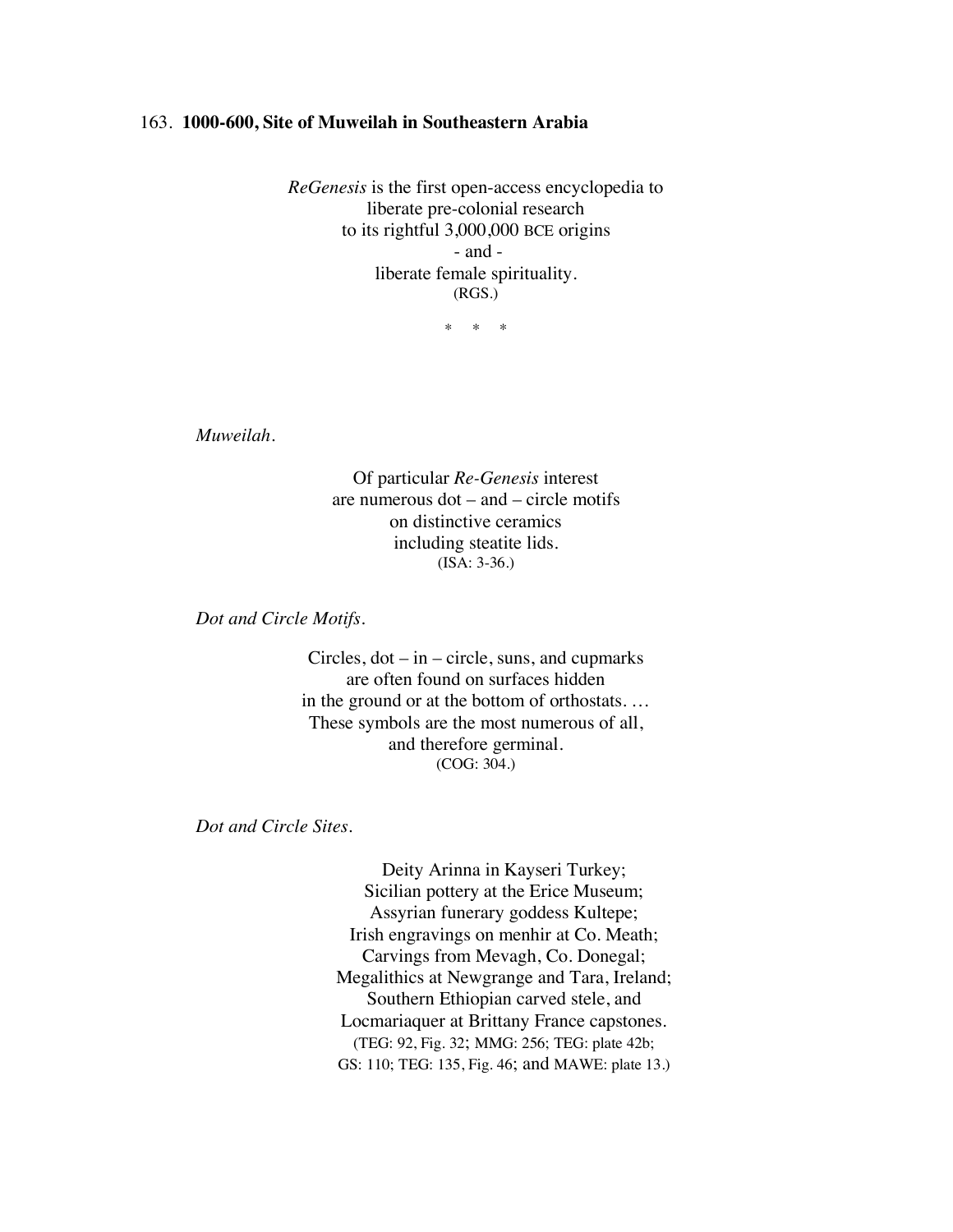*Caravanserai*.

Muweilah played an important role as a caravanserai or trading center in the maintenance of intra–regional trade and facilitation of imported luxury items. (ISA: 36.)

Muweilah is located in Southeastern Arabia (ISA: 24) in the north of the United Arab Emirates. (ISA: 37.) Dating according to radiocarbon determination (ISA: 32) is Iron Age II (1000-600 BCE). Of particular interest are the numerous *dot – and – circle* motifs on distinctive ceramics including the steatite lids. (ISA: 3-36.) "This form of decoration is normally considered to be restricted to the Wadi Suq period (ISA: 31)." Other artifacts are knobs, vessel fragments, handles, rockerstamps and other habitation deposits. (ISA: 31-32.)

As discussed earlier, *dot* – *and* – *circle* motifs "depict a complete cycle and cyclic perfection, the resolution of all possibilities in existence." (IET: 36: RGS.)

The dominant metaphoric theme that is inherent in the 'circle – and – dot' motif is a womb – spark or 'quickening–the womb of Death made fertile for new life (COG: 305).' This metamorphic re–genesis of the life – death – and – regeneration process is an 'awakening to' and 'celebration of' the complete and eternal cycles of life – along with – the eternal cycles of the seasons. This awakening spark may also be compared to the 'spark of the *indigenous genius* of humankind' that each person embodies (NHI: 155). 'A circle with a dot at its center depicts a complete cycle and cyclic perfection, the resolution of all possibilities in existence (IET: 36: RGS).' (RGS: 3500, Anatolia, Arinna, and Other Goddesses).

In addition to the 1000-600 BCE Muweilah's 'dot – and – circle' potteries, other selected sites are: Sicilian pottery fragment at the Erice Museum; Anatolian  $3<sup>d</sup>$ century Assyrian funerary goddess Kultepe at Ankara Museum; Anatolian goddess Arinna in Kayseri Museum; Irish engravings on King's Mountain menhir at Co. Meath (TEG: 92, Fig. 32); carvings from Mevagh, Co. Donegal (MMG: 256); Shashamanna, Southern Ethiopia memorial orthostats (TEG: plate 42b); Irish engravings on astronomical Megalithics at Newgrange and Tara (GS: 110); and 4000-3000, Locmariaquer capstones at Brittany France (MAWE: plate 13).

A series of buildings at Muweilah surrounded a central courtyard. Recent 1988 archaeological discoveries indicate not only Mesopotamian pottery and alabaster vessels but also a distinctive religious center in building II. "Muweilah played an important role as a caravanserai or trading center in the maintenance of intra– regional trade and facilitation of imported luxury items (ISA: 36)." \* Significant items include ceramics, copper, and tin plus iron and bronze production. "Muweilah's possible role as a caravanserai suggests that it may have played a critical role in the distribution of goods within the northern regions of the Oman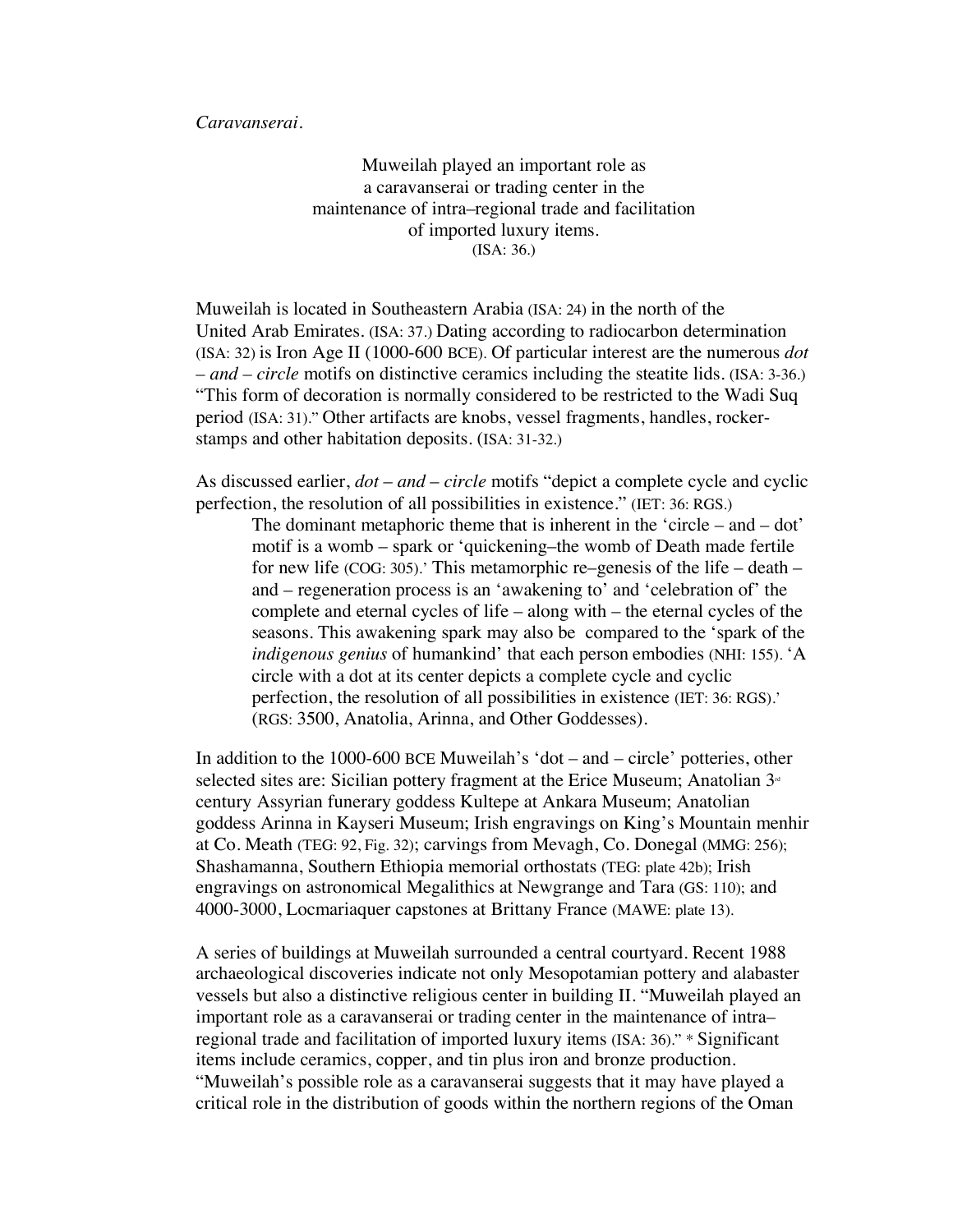peninsula (ISA: 36)." (For further research, see Qarn Bint Saud located in the al– Ain oasis and the Sharm Tomb in Emirate of Fujairah. (ISA: 37.) \* (It should also be noted that concurrent with the onset of the Iron Age II period was the introduction of domesticated camels.) (ISA: 24.)

Given definitive discoveries and working hypothesis, the Muweilah settlement was clearly engaged in long–distance trade, "possibly via a long–route through eastern Arabia (ISA: 41)."

Muweilah was, therefore receiving ceramics from multiple and local and foreign production centers. It was in an optimal position to redistribute this pottery to coastal settlements. ...The compositional, archaeological and geographical data combine, therefore, to suggest that as an aspect of intense intra–regional trade the movement of ceramics across Southeastern Arabia was not only driven by the demand for utilitarian vessels, … but was also a function of increasing complexity both within settlements and across the political and economic [and religious] landscape (ISA: 41).

These long–distance migrations routes stretched up from South Africa and fingered out through: Shabwa, Yemen; Aswan, Egypt; Petra, Jordan; Anatolia; and Riyadh, Saudi Arabia eventually spreading over and across the Asiatic Steppe and then into the ancient Far East. \* Along these ancient paths and trade routes, caravanserai \*\* also began to emerge along the way. \*\*\* RGS: 25,000, Caravanserai, Trade Routes, and Dark Mothers).

\* The source of the information about these migrations routes was discovered on an ancient Jordanian trade map at Petra and later discussed at length with the site director during the October 1989 fieldwork project at Petra, Jordan. \*\* For new discoveries in northeastern Bangladesh, see Wari-Bateshwar (Sounagoura), possible trading post linking the Mediterranean with Southeast Asia. Also see ancient Sideng Caravan in Shaxi, located in the Hengduan Mountains, Himalayan foothills of Southwest China. Also see  $4<sup>*</sup>$  c., CE Chinese cave temple/s Dunhuang, originally a caravanserais trading post. \*\*\* Selected examples of caravanserais discussed in *Re-Genesis* from numerous North African, European, Asia Minor, and Near Eastern museums and archaeological sites include: Byblos; Tell Brak; Arbela; Heliopolis; Baalbec; Acilisena; Pontus; Cappadocia, Phrygia; Gezer; Gaza; Eilat; Ophir; Sinai; Har Karkom; Gebel Tjauti/Abydos; Luxor; Perge; Nahariyah; Ashrath – Yam; Ephesus; Cypriot Salamis; Carthage; Taanach; Kuntillet Ajrud; Khirbet El-Qom; Carchemish; Palmyra, Petra; Mecca; Hittite Bogazkoy; Philae; Kom Ombo; Arabian Muweilah; Elephantine Island, Egypt, and other Egyptian Ports. (Additional caravan shrine centers, apparently frequented by Abraham include: Ur; Haran; Damascus; Shechem; Bethel and Hebron.) (STP: 89, 93; COA: 108-9, 119.) (Modified from RGS: 25,000, Caravanserai, Trade Routes, and Dark Mothers). (UNESCO world–heritage site Palmyra was invaded and seized by Islamic militants on 5–20–2015. Ancient Palmyra was a major caravan juncture for centuries, crossroad center of trade, dark–deity rituals, water–healing facilities, and mercantile information exchange resource for Greek, Roman, Persian and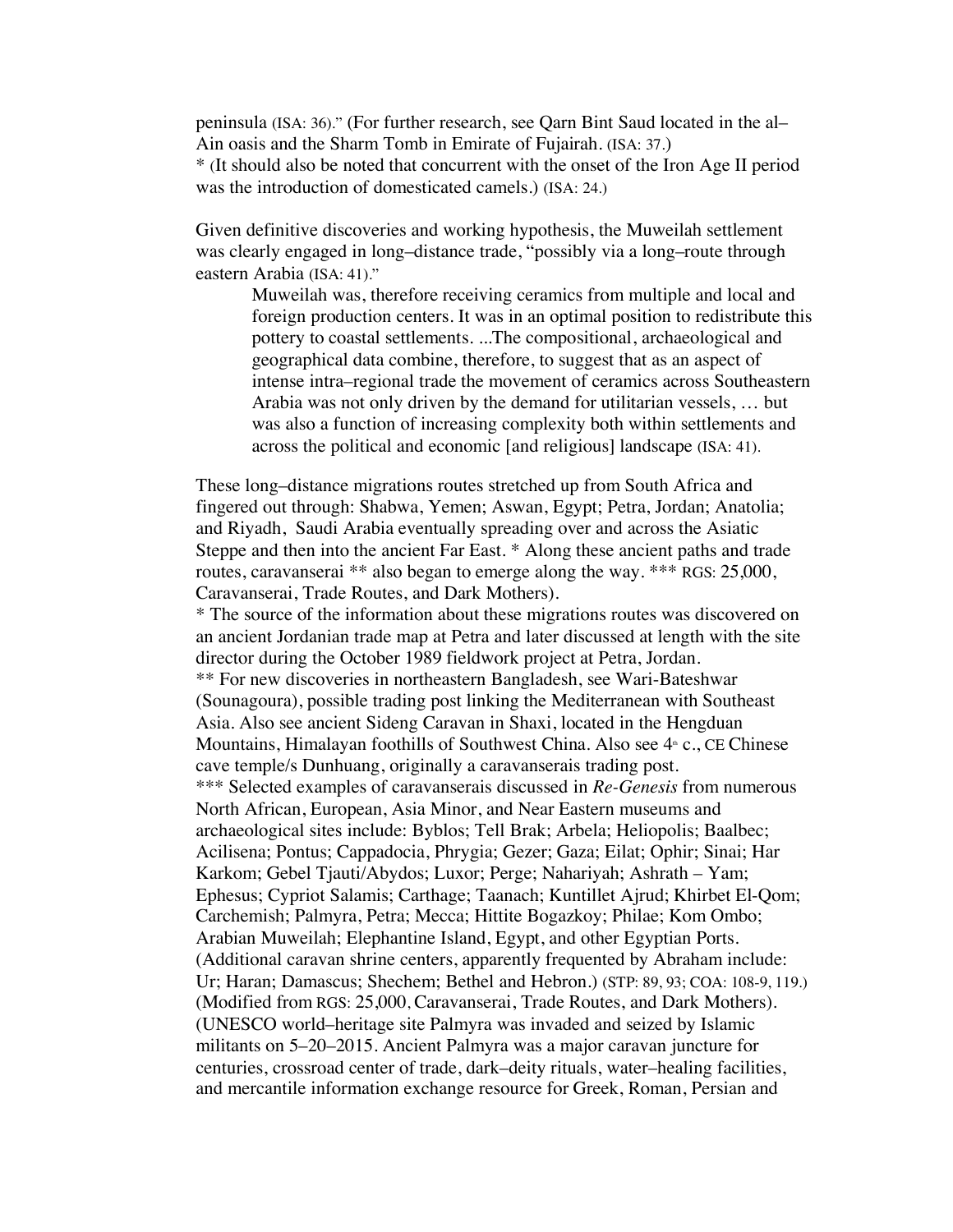Islamic cultures. As a world–crossroad repository, Palmyra's archaeology is/was (?) an iconic legacy and archive of ancient civilizations.)

Further research on cupmarks [cup-marks] plus the circle – and – dot motif including Egyptian circumpunct, Pythagorean cosmogony, life – death – and – regeneration, and rotation of the seasonal cycles:

- Baring, Anne, and Jules Cashford. *The Myth of the Goddess: Evolution of an Image*. London, England: Viking, 1991. 48. (MG.)
- Cooper, J. C. *Symbolism: The Universal Language*. Wellingborough, England: Aquarian Press, 1982. 36. (SUL.)
- Crawford, Osbert Guy Stanhope. *The Eye Goddess*. 2nd Ed. Oak Park, IL: Delphi Press, 1991. Figs. 46, plate 42b, and pp. 32-32, and 135. (TEG.)
- Fleming, Andrew. "The Myth of the Mother Goddess." *World Archaeology* 1 (1969). 247-261. (MMG.)
- Gimbutas, Marija Alseikaite. *Goddesses and Gods of Old Europe, 6500-3500 BC: Myths and Cult Images*. 2nd ed. London, England: Thames and Hudson, Ltd., 1984. [*The Gods and Goddesses of Old Europe, 7000-3500 BC: Myths, Legends, and Cult Images.* Berkeley, CA: University of California Press, 1974.] (GGE.)
- \_\_\_\_\_. *The Language of the Goddess*. San Francisco, CA: Harper San Francisco, 1989. 61, Fig. 6.5. (LOG.)
- \_\_\_\_\_. *The Civilization of the Goddess: The World of Europe*. San Francisco, CA: Harper, 1991. 304-5. (COG.)
- \_\_\_\_\_. "Tombs as Wombs of the Goddesses." Ed. Miriam Robbins Dexter. *Shaman's Drum* No. 51 (Spring 1999): 41-49. (TAW.)
- Hemenway, Priya. *Divine Proportion: Phi in Art, Nature, and Science*. New York, NY: Sterling Publishers, 2005. 56. (DPP.)
- Magee, Peter. "The Impact of Southeast Arabian Intra-Regional Trade on Settlement Location and Organization during the Iron Age II Period." *Arabian Archaeology and Epigraphy* 15.1 (May 2004): 24-42. (ISA.)
- Meaden, George Terence. *The Goddess of Stones: The Language of the Megaliths*. London, England: Souvenir, 1991. 110. (GS.)
- Nilsson, Martin Persson*. The Minoan-Mycenaean Religion and its Survival in Greek Religion.* 1927*.* New York, NY: Biblo and Tannen, 1950. 415- 421. (MMRS.)
- Twohig, Elizabeth Shee. *The Megalithic Art of Western Europe*. Oxford, England: Oxford University Press, 1981. Plates 4-26, 13, 30, 33-36 and pages 106-119. (MAWE.)

IMAGE: DOT – AND – CIRCLE: MUWEILAH, SOUTHEASTERN ARABIA. IMAGE © GSA. DESCRIPTION: DOT – AND – CIRCLE MOTIF ON STEATITE LID, SOUTHEASTERN ARABIA. SLIDE LOCATION SHEET , ROW , SLEEVE , SLIDE # , 1000-600 BCE. LOCATION: MUWEILAH, SOUTHEASTERN ARABIA. NOTE 1: SEE WINN AND PETRIE FOR FURTHER EXAMPLES OF THE CONCENTRIC CIRCLE – AND – DOT (CIRCUMPUNCT) MOTIF. M. M. WINN. (PW: 90, 119, 148, 313.) FLINDERS PETRIE. (DPA: XLIX, #OF 7 - #OF 9 - #OG 5.)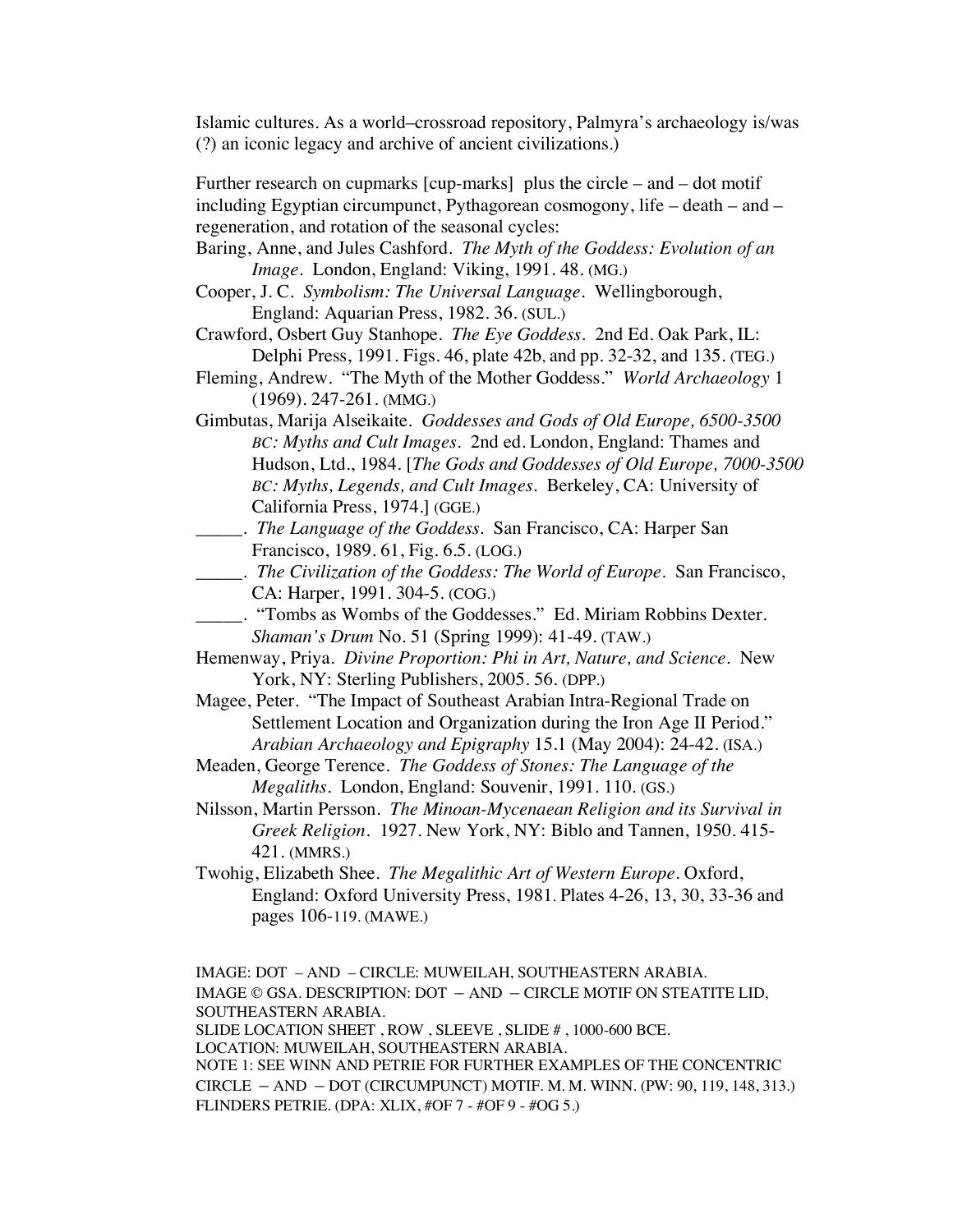NOTE 2: (ISA: 35-36.)

PHOTO NOTE: ILLUSTRATOR TBD, CHRISI KARVONIDES' TEAM. PHOTO NOTE: FOR FURTHER RESEARCH AND IMAGES: RESOURCE: (MUSEUM ART RESOURCE.) RESOURCE: (BRITISH MUSEUM: LONDON, ENGLAND.) RESOURCE: (ARCHAEOLOGY, ARCHITECTURE & ART.)

IMAGE: ARIANNA WITH DOT – AND – CIRCLE: KULTEPE, (ANATOLIA) TURKEY. PHOTO: © GSA. DESCRIPTION: ARIANNA AND A FUNERARY SOLAR DISK NECKLACE WITH DOT AND CIRCLE (CIRCUMPUNCT), PRIMARY WOMB-SPARK, KULTEPE, (ANATOLIA) TURKEY.

SLIDE LOCATION TURKEY, SHEET 67, ROW 4, SLEEVE 3, SLIDE #862, C. 3<sup>®</sup> MIL. BCE. CO\_TUR\_S67\_R4\_SL3\_S862

SHOT ON LOCATION: KAYSERI ETHNOGRAPHY MUSEUM: KAYSERI, TURKEY. NOTE 1:

THE DOMINANT METAPHORIC THEME THAT IS INHERENT IN THE 'CIRCLE – AND – DOT' MOTIF IS A WOMB – SPARK OR 'QUICKENING-THE WOMB OF DEATH MADE FERTILE FOR NEW LIFE' (COG: 305; RGS).

NOTE 2: SEE WINN AND PETRIE FOR FURTHER EXAMPLES OF THE CONCENTRIC CIRCLE AND DOT (CIRCUMPUNCT) MOTIF. M. M. WINN. (PW: 90, 119, 148, 313.) FLINDERS PETRIE. (DPA: XLIX, #OF 7 - #OF 9 - #OG 5.) NOTE 3: FIELDWORK PROJECT 1986.

IMAGE: DOT – IN – CIRCLE MOTIF: ERICE, SICILY.

PHOTO: © GSA. DESCRIPTION: DOT IN CIRCLE MOTIF (CIRCUMPUNCT), PRIMARY WOMB – SPARK ON TRIANGULAR BASE OR ANICONIC CONE. SLIDE LOCATION SICILY, SHEET 2, ROW 1, SLEEVE 3, SLIDE #23, BCE. CU\_SIC\_S2\_R1\_SL3\_S23

SHOT ON LOCATION: ERICE MUSEUM: ERICE, SICILY. NOTE 1:

THE DOMINANT METAPHORIC THEME THAT IS INHERENT IN THE 'CIRCLE – AND – DOT' MOTIF IS A WOMB – SPARK OR 'QUICKENING–THE WOMB OF

DEATH MADE FERTILE FOR NEW LIFE' (COG: 305; RGS).

NOTE 2: "A CIRCLE WITH A DOT AT ITS CENTER DEPICTS A COMPLETE CYCLE AND CYCLIC PERFECTION, THE RESOLUTION OF ALL POSSIBILITIES IN EXISTENCE (IET:  $36$ ."

NOTE 3: SEE WINN AND PETRIE FOR FURTHER EXAMPLES OF THE CONCENTRIC CIRCLE – AND – DOT (CIRCUMPUNCT) MOTIF. M. M. WINN. (PW: 90, 119, 148, 313.) FLINDERS PETRIE. (DPA: XLIX, #OF 7 - #OF 9 - #OG 5.) NOTE 4: FIELDWORK PROJECT 1998.

IMAGE: DOUBLE GODDESS WITH DOT – AND – CIRCLE: KULTEPE, (ANATOLIA) TURKEY. PHOTO: © GSA. DESCRIPTION: ASSYRIAN DOUBLE GODDESS WITH TRIANGULAR HEADS ON A MEMORIAL SUN DISK INC. DOT AND CIRCLE  $(CIRCUMPUT) = PRIMARY WOMB - SPARK.$ 

SLIDE LOCATION TURKEY, SHEET 57, ROW 4, SLEEVE 1, SLIDE #685,  $3^{\text{no}}$  C. BCE. CO\_TUR\_S57\_R4\_SL1\_S685.jpg

SHOT ON LOCATION: MUSEUM OF ANATOLIAN CULTURES: ANKARA, (ANATOLIA) TURKEY.

NOTE 1: HATTIAN GODDESSES INTRODUCED AROUND 3500 BCE INCLUDES: CYBELE/KYBELE AND KULTEPE. KULTEPE WAS THE SUN GODDESS ARINNA, ALSO LATER KNOWN AS GODDESS WURUSEMU AND GODDESS ARINITTI (RGS). (SOURCE: ENTRY ABOVE.)

NOTE 2:

THE DOMINANT METAPHORIC THEME THAT IS INHERENT IN THE 'CIRCLE